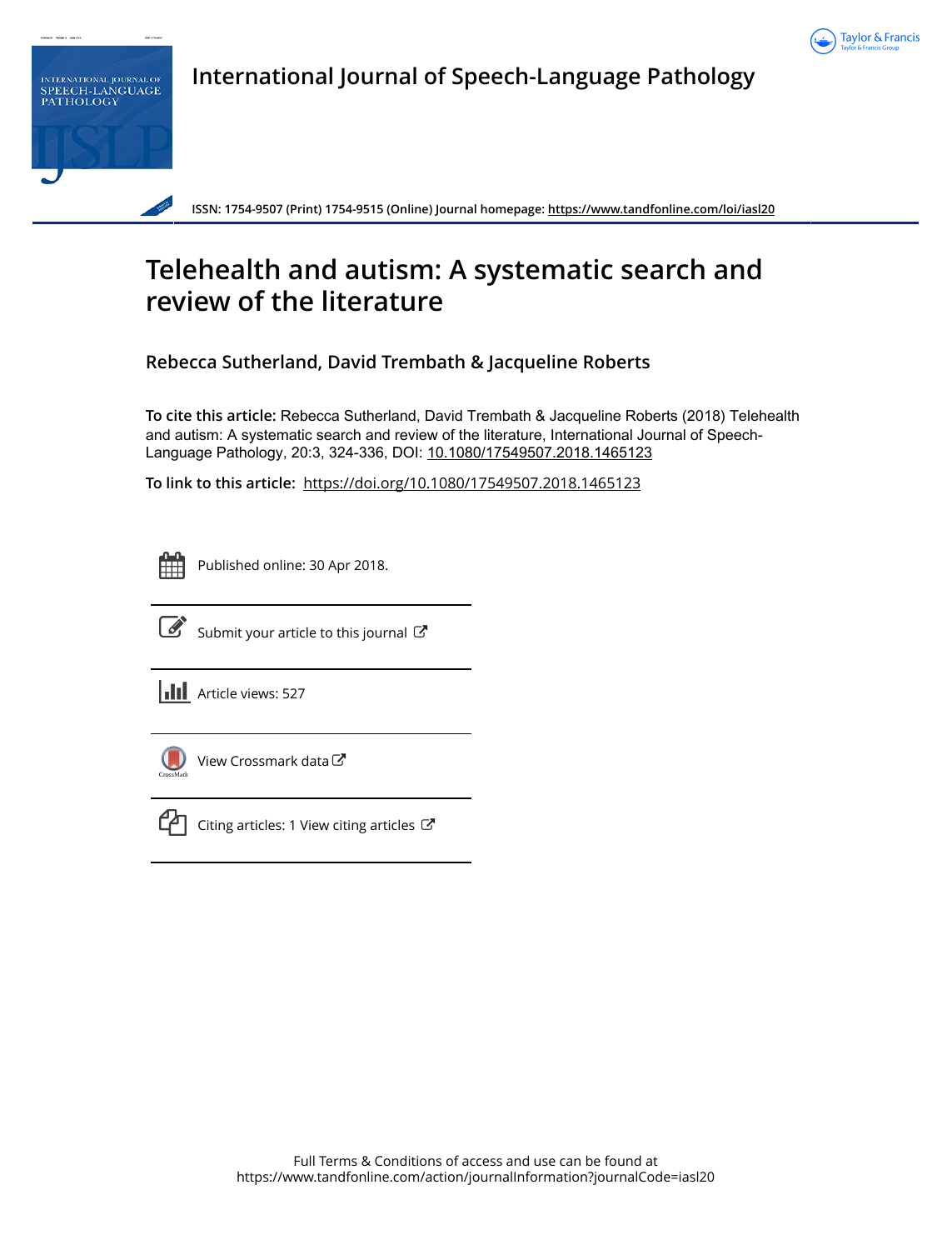

### ORIGINAL ARTICLE

# Telehealth and autism: A systematic search and review of the literature

# REBECCA SUTHERLAND<sup>1</sup>, DAVID TREMBATH<sup>2</sup> & JACQUELINE ROBERTS<sup>1</sup>

<sup>1</sup>Griffith University Arts Education and Law – Autism Centre of Excellence, Griffith University, Mount Gravatt, Australia and <sup>2</sup>Menzies Health Institute Queensland, Gold Coast, Australia

#### Abstract

Purpose: Research interest in telehealth and autism spectrum disorder (ASD) has grown. There is a need to review the literature to allow speech-language pathologists (SLPs) and other service providers to consider applicability to their settings. The aim of this review was to examine the nature and outcomes of studies examining telehealth assessment and/or intervention in ASD.

Method: A systematic search of the literature was undertaken, with 14 studies meeting inclusion criteria. The authors extracted information from each included article, including participant characteristics, technology used, measures and reported outcomes. Quality review of articles was undertaken.

Result: The 284 participants with ASD across the 14 included studies ranged in age from 19 months to adulthood. The quality of the studies varied. A range of services were provided via telehealth, including diagnostic assessments, early intervention and language therapy. Results suggested that services delivered via telehealth were equivalent to services delivered face to face, and superior to comparison groups without telehealth sessions.

Conclusion: The findings suggest there may be a range of benefits in using telehealth with individuals with ASD, their families, and teachers. Further research, however, is required particularly regarding the use of telehealth directly with children with ASD for assessment and intervention.

Keywords: autism spectrum disorder; telehealth; speech-language pathology

#### Introduction

Telehealth is a broad-term describing health care services that utilise information communication technology to deliver services. In the speechlanguage pathology context, telehealth has been defined as the ''the application of telecommunications technology to deliver professional services at a distance by linking clinician to client, or clinician to clinician for assessment, intervention, and/or consultation'' (American Speech and Hearing Association, n.d., p. 1). These approaches have evolved from the early use of audio and video tapes and telephone discussions (e.g. Harrison, Wilson, & Onslow, 1999), to the current use of both sophisticated real time communication technology over the internet, with data and image sharing using equipment ranging from custom built videoconferencing suites, as well as low cost internet based communication software (e.g. Skype) with headsets, webcams, speakers, handheld cameras, microphones and internet

connectivity (Keck & Doarn, 2014). Telehealth in speech-language pathology is becoming an established practice in certain areas, with research indicating successful use in treating fluency disorders (Harrison et al., 1999; Lewis, Packman, Onslow, Simpson, & Jones, 2008; O'Brian, Smith, & Onslow, 2014; Wilson, Onslow, & Lincoln, 2004), dysphagia (Sharma, Ward, Burns, Theodoros, & Russell, 2013; Ward, Burns, Theodoros, & Russell, 2013), adult speech and language disorders (Constantinescu et al., 2010; McGrath, Dowds, & Goldstein, 2008) and speech sound disorders in childhood (Grogan-Johnson et al., 2013). Telehealth has also been used successfully in formal language assessments in children (Sutherland et al., 2017; Waite, Theodoros, Russell, & Cahill, 2010). Based on these successes, clinicians and researchers are beginning to explore the potential for telehealth as a tool for assessment and intervention across a range of practice areas, including working with individuals with autism spectrum disorder (ASD).

ISSN 1754-9507 print/ISSN 1754-9515 online © 2018 The Speech Pathology Association of Australia Limited Published by Informa UK Limited, trading as Taylor & Francis Group DOI: 10.1080/17549507.2018.1465123

Correspondence: Rebecca Sutherland, Griffith University Arts Education and Law – Autism Centre of Excellence, Griffith University, Mount Gravatt 4122, Queensland, Australia. Email: r.sutherland@griffith.edu.au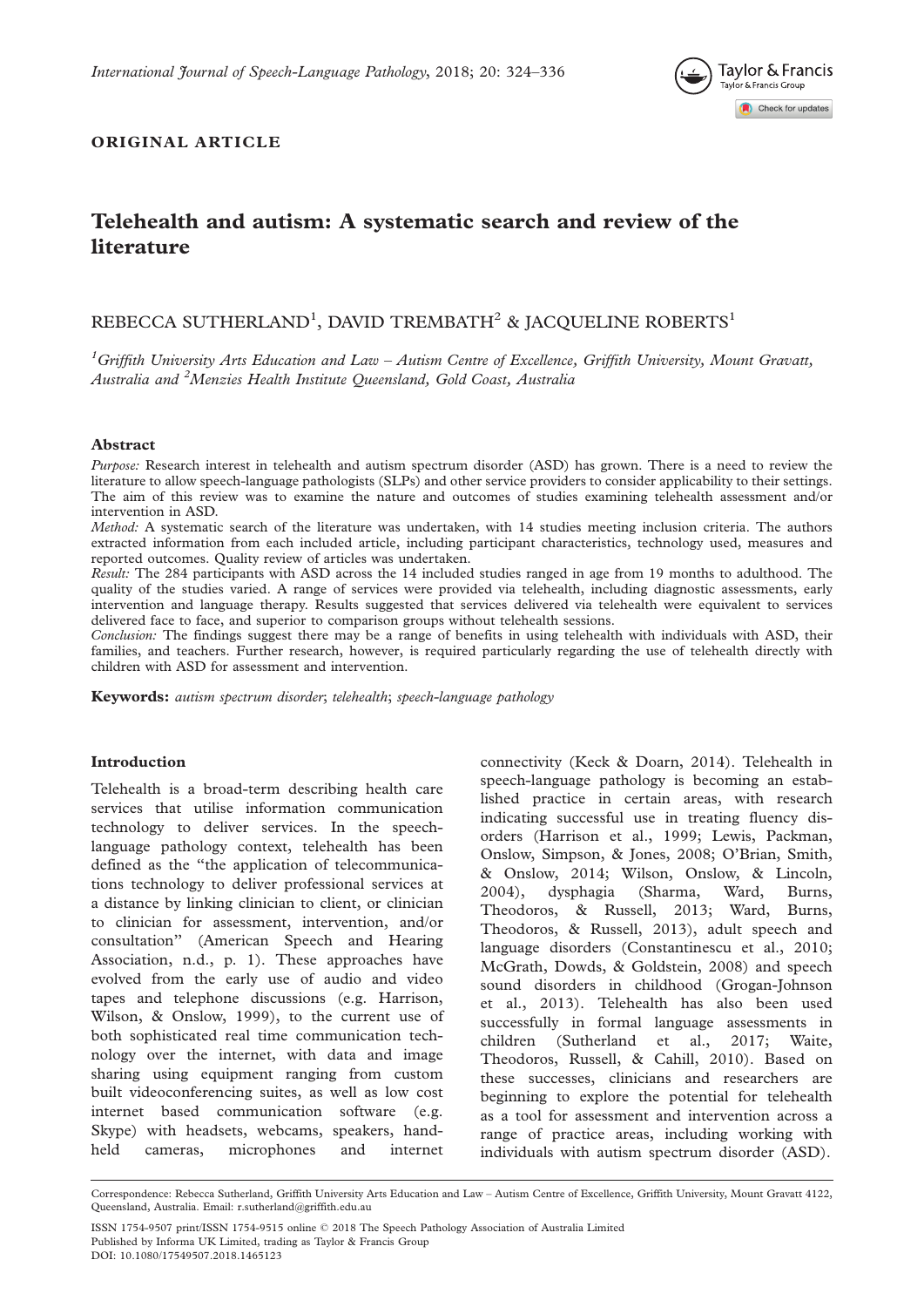### Telehealth applications in autism spectrum disorder

Autism spectrum disorder is a neurodevelopmental disability characterised by differences in social communication and social interactions, as well as restricted, repetitive patterns of behaviour, interests or activities (American Psychiatric Association, 2013). It is a lifelong condition, meaning that individuals and their families are likely to require a range of interventions over a long period of time. A number of evidence-based programmes exist, including Early Intensive Behavioural Intervention (Prior, Roberts, Rodgers, Williams, & Sutherland, 2011) and the Early Start Denver Model (Dawson et al., 2010), but access to these programmes, and/or training clinicians or parents to administer these programmes in the community is challenging. For families who live remotely from services, and those who are limited by transport and other logistical difficulties, accessing appropriate services in a timely way can be difficult and telehealth may be a useful primary or adjunct intervention mode. Despite the success of telehealth in other areas, the literature regarding telehealth use with students with diverse learning needs, such as ASD to deliver assessment and intervention is limited.

Prior to the current review, Boisvert, Lang, Andrianopoulos, and Boscardin (2010) completed the most recent systematic review of research related to autism and telehealth, which yielded only eight studies that met their inclusion criteria: the study involved at least one person with ASD, the use of telehealth between an expert clinician and a remote site and at least one dependent measure involving the individual with ASD and the results of an assessment or evaluation of changes in behaviour. There were 46 participants involved across the eight studies (range  $n = 1-29$ ) with an age range of 2–11 years. The services provided included behaviour analysis, teacher, therapist or parent training in particular techniques or interventions, psychiatric consultations and ongoing consultations regarding individual education plans. The overall results of the review were positive, in terms of the successful implementation of the telehealth services, reduced challenging behaviours, improved social-communication, and participant satisfaction across the various studies. However, it was noted that a minority of studies employed an experimental design and some studies reported significant technical difficulties. Furthermore, none of the included studies involved direct telehealth services to the individual with ASD.

Research interest in telehealth as an adjunct or equivalent practice to face to face services has grown since the last systematic review, as evidenced by the growth in publications. For instance, a search using the PsycINFO database using the search terms "telehealth OR telepractice" revealed 387 articles published between 2000 and 2010, with 619 articles

in the five years to 2016. As a result, there is a need to review the literature regarding the use of telehealth to allow individual speech-language pathologists (SLPs) and service providers more broadly to consider applicability to their settings. Accordingly, the aim of this review is to document the research into the use of telehealth for ASD since the previous (2010) systematic review, with regards to (a) the type of service delivered, (b) the recipients of the telehealth service and (c) the outcomes of the telehealth services provided.

# Method

The Preferred Reporting Items for Systematic Reviews and Meta-Analyses (PRISMA) statement was used to guide the systematic review process (see Figure 1); the protocol for this review was not published a priori. A systematic search of the literature was undertaken using the databases Medline, PsycINFO, ERIC, CINAHL and PUBMED for articles published up to December 2016. These databases are in keeping with the databases searched in the previous review by Boisvert et al. (2010). Titles and abstracts were searched using key words to describe telehealth and ASD ((''telehealth'' OR "telemedicine" OR "telepractice" OR "telecare") AND ''Autis\* (allowing searches for Autism, Autistic, Autisms etc.)'' OR ''Asperger'' OR ''PDD-NOS'' (Pervasive Developmental Disorder – Not Otherwise Specified)). The search was limited to English language. In keeping with the previous systematic review, only articles appearing in peer reviewed journals were included. There was no limit on date of publication, however, no eligible articles were found prior to 2010 that were not included in the previous review.

A total of 155 articles that included both the telehealth and autism search terms were found across the five databases. After duplicates were removed, 86 remained. Titles and abstracts were screened by the first author based on predetermined inclusion criteria including: (a) inclusion of at least one individual with autism or parent of a person with autism; (b) implementation of a telehealth system for the purpose of assessment or intervention; (c) utilisation of a design that allows for experimental control (in the case of intervention studies) or comparison condition (in the case of diagnostic studies); (d) measurement of factors associated with telehealth implementation (such as child outcomes, feasibility, parent outcomes); and (e) published in a peer reviewed journal. Both synchronous (real time consultation) and asynchronous (capturing digital samples such as images or videos (Deshpande et al., 2009) telehealth modalities were considered. However, studies that described parent, teacher or clinician training using web-based materials but without consultation were not included as these were not considered telehealth in this context, as per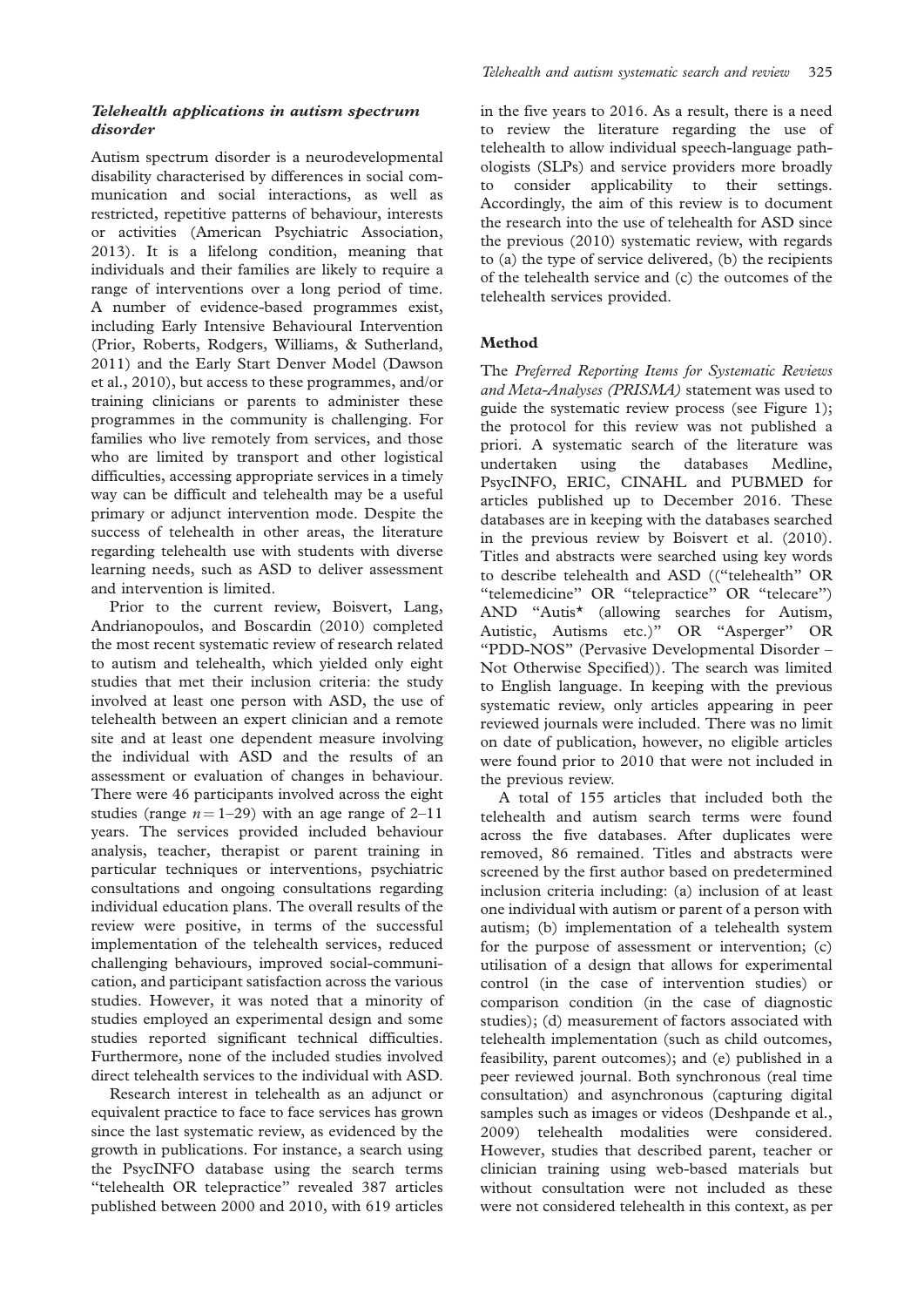

Figure 1. Preferred Reporting Items for Systematic Reviews and Meta-Analyses (PRISMA) summary of paper screening process.

the ASHA (n.d.) definition of telehealth (e.g. Fisher et al., 2014). General reviews or discussion articles (e.g. Goldstein & Myers, 2014; Pearl et al., 2014; Reese, Braun, et al., 2015; Savin, Garry, Zuccaro, & Novins, 2006; Terry, 2009) were excluded as were articles describing other technology such as wearable sensors (Fletcher, Poh, & Eydgahi, 2010), virtual reality (Max & Burke, 1997) or technology in general (Aresti-Bartolome & Garcia-Zapirain, 2014). The eight studies included in the Boisvert et al. (2010) systematic review were not included; these been described adequately in the previous systematic review. There were no studies published before 2010 that were not included in the prior review. After screening the 86 papers based on title and abstract, 40 papers remained. These were independently read in full by two reviewers (the first and third authors) in order to determine eligibility with discussion to resolve differences. Following review, 14 papers remained that met all criteria. A hand search of the references of these 14 papers was completed with eight additional articles identified by their titles as being of potential interest; of these, four did not involve any participants with ASD (Boydell, Volpe, & Pignatiello, 2010; Cefai, Smith, & Pushak, 2010; Gros et al., 2013; Taylor

et al., 2008) and the remaining four involved online learning, eLearning or computer based training modules without an interactive synchronous or asynchronous telehealth component (Buzhardt & Heitzman-Powell, 2005; Hamad, Serna, Morrison, & Fleming, 2010; Jang et al., 2012; Wainer & Ingersoll, 2013), leaving the number of included articles at 14.

Quality review of included intervention articles was undertaken using the Scientific Merit Rating Scales (SMRSs; National Autism Center, 2015). The process involved rating the intervention research studies on five dimensions of experimental rigour (research design, participant ascertainment, generalisation, and measurement of dependent and independent variables). These ratings are then combined and an overall scientific merit score obtained. Scores of 3, 4 or 5 indicate that sufficient scientific rigour has been applied, a score of 2 indicates initial evidence about treatment effects and a score of 0–1 indicates that insufficient scientific rigour has been applied to the population of individuals with ASD. The first and third authors extracted the following information from each included article: participant characteristics (age, diagnosis, gender), the technology used, the type of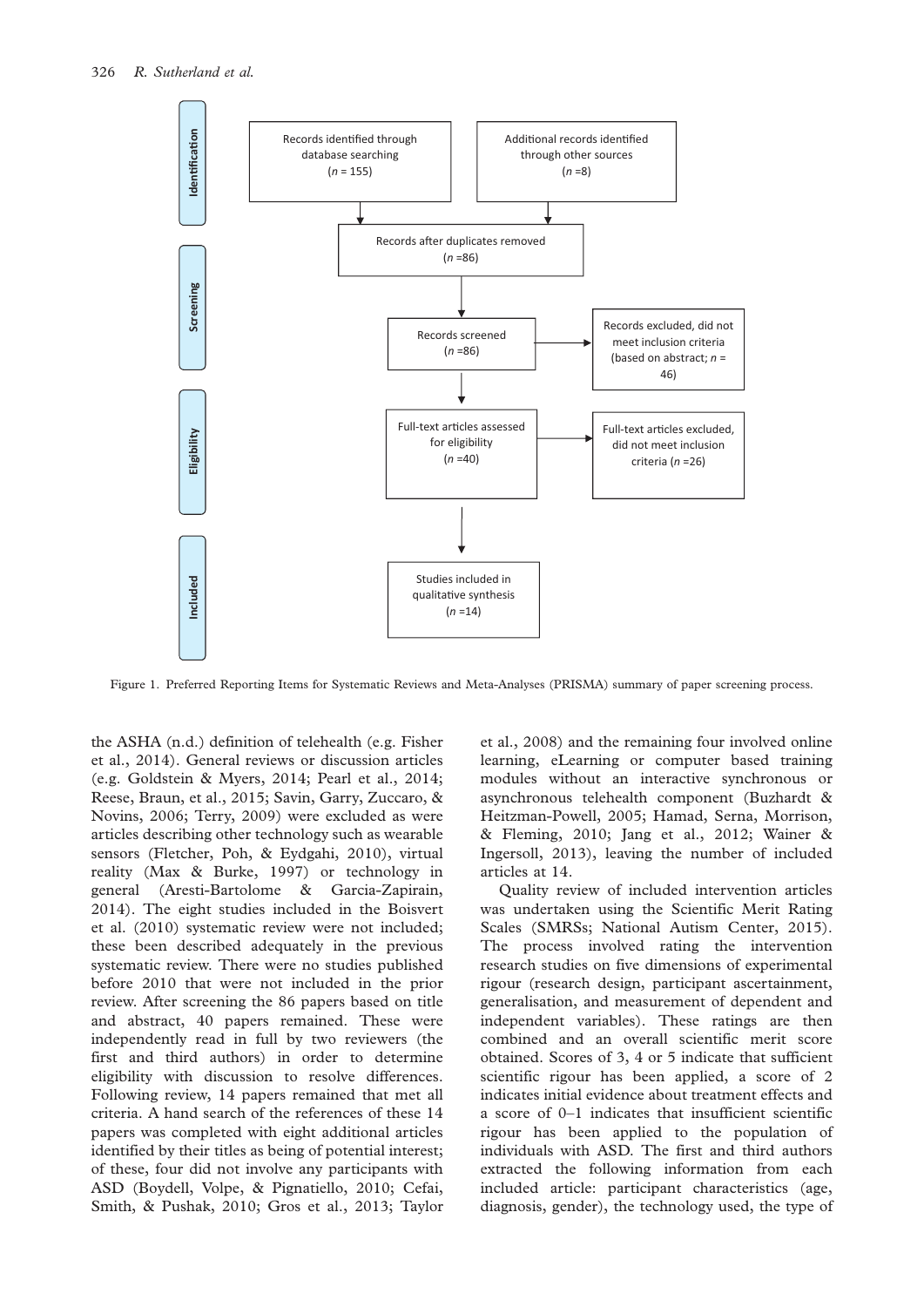service, the study design/methodology, measures and reported outcomes.

#### Result

The details of the included papers are summarised in Table I. Fourteen papers, all originating from the United States, were published between 2010 and 2016, across a range of disciplines as described below.

#### Participant characteristics

Participants with ASD. Participants with ASD were directly and actively involved in telehealth (i.e. interacting with a clinician via a telehealth platform) in three studies: 23 adults were participants in one study that investigated remote diagnosis (Schutte et al., 2015); a child aged 11 years was engaged in language intervention (Boisvert et al., 2012), and; 17 students with a mean age of 11 years were involved with their parents in an anxiety programme (Hepburn, Blakeley-Smith, Wolff, & Reaven, 2016). A further 243 children with ASD were involved in the studies via their parents' or teachers' interaction with telehealth and child outcomes of interventions measured. Ages of the children ranged from 19 months to early adolescence.

Parents. Multiple studies investigated telehealth interventions aimed at parents with the total number of parents, across all studies, equalling 211. The age of the children ranged from 19 months to early adolescence.

Professionals. Forty-nine teachers were participants in one study (Ruble et al., 2013) as part of teacher/child dyads.

#### **Technology**

The majority of the studies utilised off-the-shelf, readily available equipment, including desk top computers, lap tops, webcams and tablet computers. One study used a specially designed platform (VISYTER; Schutte et al., 2015). Publicly available videoconferencing software such as Skype, Oovoo and Adobe Connect was used in 10 of the studies; three studies used unspecified password protected videoconferencing systems.

#### Service type

The studies investigated a diverse range of service types, as described below.

Diagnostic assessment. Three papers examined telehealth diagnostic services. Reese, Jamison, et al. (2013) and Reese, Braun, et al. (2015) used video conferencing (VC) between rooms in the same building to observe parents administering parts of the Autism Diagnostic Observation Schedule – 2 (ADOS-2), a play-based diagnostic assessment. Parents were randomly assigned to a VC condition

or an in-person (IP) condition. In both studies, parents watched a video demonstrating administration of parts of the ADOS-2, received information and were then coached through elements of the assessment by trained observers. Parents in the VC condition received coaching via clinicians using the VC system; parents in the IP condition received coaching by a clinician in the same room. Schutte et al. (2015), in contrast, used a specially designed platform (known as VISYTER) to deliver Module 4 of the ADOS-2 to 23 adults with known diagnoses of ASD.

Early intervention. Six studies examined telehealth and early intervention. Early intervention services delivered via telehealth included ''Program ImPACT'' (Ingersoll & Berger, 2015; Ingersoll et al., 2016; Pickard et al., 2016), ''iPICS'' (Meadan et al., 2016), a general communication intervention (Baharav & Reiser, 2010) and an imitation training (Wainer & Ingersoll, 2015). All the interventions were delivered via telehealth to parents. Five of the studies compared an online training only condition (non-telehealth condition) with online training plus parent telehealth sessions (telehealth condition); the sixth study (Baharav & Reiser, 2010) used a single-subject time-series (A–B) repeated measures design to compare telehealth sessions to intervention as usual (i.e. face to face sessions).

Anxiety intervention. One study (Hepburn et al., 2015) delivered an anxiety intervention (''Telehealth Facing Your Fears (FYF) Intervention'') to 17 parent–child dyads via telehealth. Child participants had an average age of 11.5 years and all were diagnosed with both autism and anxiety. Outcomes were compared to a waiting list cohort  $(n = 16)$ .

Functional behaviour assessment and functional communication training. Two studies of functional assessment of behaviour and functional communication training (FCT) were included in the review. Lindgren et al. (2016) compared the outcomes of 71 parents of children with autism and/or developmental delays who were trained to deliver functional assessment and FCT in three different conditions: (1) in home, face-to-face parent training; (2) coaching via VC at a regional centre; and (3) inhome coaching via telehealth. Suess, Wacker, Schwartz, Lustig, and Detrick (2016) examined functional analysis (FA) and communication training for three parents, comparing coached (via telehealth) and independent trials.

School age-intervention. Ruble et al. (2013) provided intervention to 49 teacher–child dyads aged 3– 9 in three groups: (1) web-based education with face to face consultation; (2) web-based education with web-based consultation; and (3) a group that received web-based education only (non-telehealth). The goals were individualised and not described in detail in the article.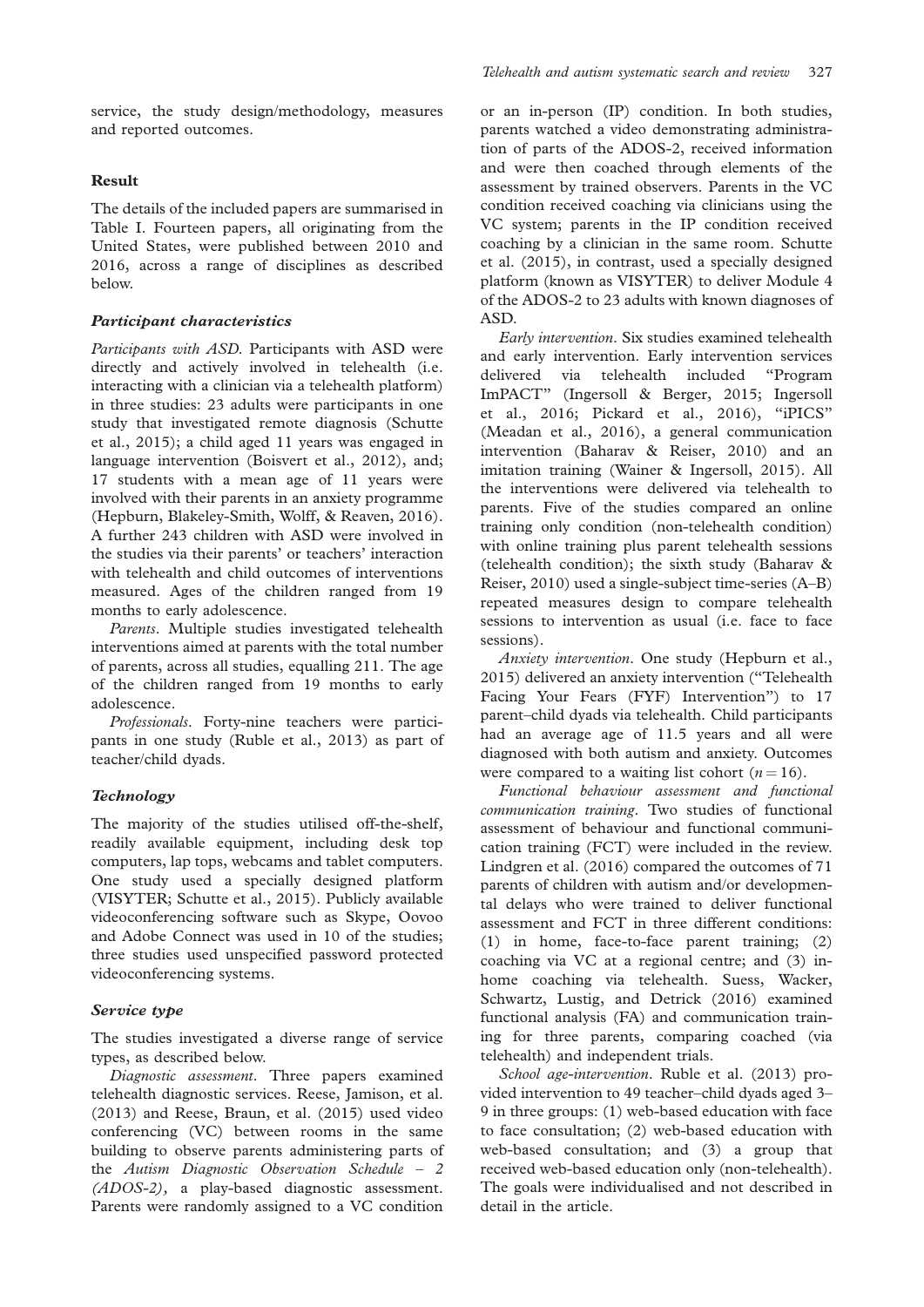| Table I. Results of the systematic review.                  |                                                                                                                                                                           |                                              |                                                                                                                                                          |                                                                                                                                                           |                                                                                                                                                                                                   |                                                                                                                                                                                                                                                                                                                                          |                                                                                                                                                                                                                                                                                                                                                                                                                                                 |
|-------------------------------------------------------------|---------------------------------------------------------------------------------------------------------------------------------------------------------------------------|----------------------------------------------|----------------------------------------------------------------------------------------------------------------------------------------------------------|-----------------------------------------------------------------------------------------------------------------------------------------------------------|---------------------------------------------------------------------------------------------------------------------------------------------------------------------------------------------------|------------------------------------------------------------------------------------------------------------------------------------------------------------------------------------------------------------------------------------------------------------------------------------------------------------------------------------------|-------------------------------------------------------------------------------------------------------------------------------------------------------------------------------------------------------------------------------------------------------------------------------------------------------------------------------------------------------------------------------------------------------------------------------------------------|
| Article                                                     | characteristics<br>Participant                                                                                                                                            | participant<br>Telehealth                    | Technology                                                                                                                                               | Service                                                                                                                                                   | Design/method                                                                                                                                                                                     | Measures                                                                                                                                                                                                                                                                                                                                 | Reported outcomes                                                                                                                                                                                                                                                                                                                                                                                                                               |
| Baharav and Reiser<br>(2010)                                | Two children with<br>autism 4;6 and<br>5;2 with their<br>parents                                                                                                          | Parents                                      | web cam, broadband<br>Internet connection,<br>headsets, Skype ver-<br>computer,<br>wireless BlueTooth<br>Dell Latitude 2100<br>sion 4.0.0.226<br>Netbook | Communication inter-<br>training and coach-<br>children with ASD<br>ing to parents of<br>vention; parent                                                  | study; single-subject<br>Proof-of-concept pilot<br>repeated measures<br>time-series $(A-B)$<br>design                                                                                             | (CDI); number and fre-<br>Vineland Adaptive Behavior<br>time spent in reciprocal<br>quency of subjects' ini-<br>clinicians' and parents'<br>opportunities for inter-<br>action (overtures), and<br>Development Inventories<br>tiations and responses,<br>number of provided<br>social interactions<br>Scales, MacArthur<br>Communicative | tained and extended in the<br>whether they would rather<br>have a session at the clinic<br>valuable, both agreed that<br>services delivered via tele-<br>Communication gains made<br>clinician but were unsure<br>usual" phase were main-<br>period. Parents reported<br>valuable as sessions dir-<br>practice at home are as<br>that the sessions were<br>ectly delivered by the<br>in the "treatment as<br>telehealth treatment<br>or at home |
| Andrianopoulos,<br>and Chaclas<br>Boisvert, Hall,<br>(2012) | Eleven-Year-old boy<br>with autism                                                                                                                                        | Child with ASD                               | Skype for videocon-<br>ferencing, webcam,<br>PresenceLearning,<br>ConnectNow <sup>TM</sup> ,<br>Adobe connect,<br>microphone,<br>speakers                | Language intervention<br>words in narratives)<br>(use of transition<br>onsite conditions<br>in telehealth and                                             | study, changing con-<br>dition (ABC),<br>repeated measures<br>Single subject case<br>research design                                                                                              | Count of transition words<br>in narratives                                                                                                                                                                                                                                                                                               | tion words compared with<br>Increase in the use of transi-<br>more consistent in tele-<br>pared with face to face<br>baseline, performance<br>health condition com-<br>condition                                                                                                                                                                                                                                                                |
| Smith, Wolff, and<br>Hepburn, Blakeley-<br>Reaven (2016)    | range from $<$ 70<br>Seventeen parent-<br>years; 14 male,<br>diagnosed with<br>Mean age 11.5<br>non-verbal IQ<br>$to$ >115). All<br>youth dyads.<br>autism and<br>anxiety | Parents and chil-<br>dren with<br><b>ASD</b> | cing platform; com-<br>OoVoo videoconferen-<br>mercially available<br>web cams, com-<br>puters, internet<br>access                                       | Feasibility and potential<br>(Reaven et al., 2011)<br>efficacy of a tele-<br>health version of<br>Face Your Fears                                         | son of pre- and post-<br>Cohort study, compari-<br>group post-interven-<br>Comparison of tele-<br>telehealth interven-<br>health and waitlist<br>tion child anxiety<br>tion measures<br>measures. | treatment fidelity check-<br>list, log of technical dif-<br>form, parent and youth<br>Birmaher et al., 1999),<br>Emotional Disorders in<br>Children (SCARED;<br>Participant monitoring<br>satisfaction ratings,<br>Anxiety and Related<br>Parenting Sense of<br>Competence Scale<br>ficulties, Screen for                                | High satisfaction ratings from<br>parents and youth; signifi-<br>in 5.8% of sessions, mod-<br>erate technical difficulties<br>cant technical difficulties<br>gramme implementation.<br>parison group (wait list)<br>levels of fidelity of pro-<br>experimental and com-<br>Statistically significant<br>more common. High<br>differences between<br>on anxiety measure                                                                          |
| Ingersoll and Berger<br>(2015)                              | Twenty seven par-<br>ents of a child<br>with ASD age<br>from 27 to $73$<br>months                                                                                         | Parents                                      | cing software, laptop,<br>Skype video conferen-<br>internet, webcams<br>(all unspecified)                                                                | without coaching for<br>young children with<br>Self-directed online<br>learning with or<br>parent-mediated<br>telehealth-based<br>intervention for<br>ASD | trial (online learning<br>Randomised controlled<br>with or without tele-<br>health therapy<br>assistance)                                                                                         | Knowledge Quiz, inter-<br>programme evaluation<br>gramme engagement,<br>vention fidelity, pro-<br>Program (ImPACT)                                                                                                                                                                                                                       | High parent satisfaction and<br>programme acceptability;<br>gramme implementation<br>and engagement in ther-<br>apist assisted group. No<br>child measures reported<br>intervention knowledge.<br>improvement in their<br>More accurate pro-                                                                                                                                                                                                    |
|                                                             |                                                                                                                                                                           |                                              |                                                                                                                                                          |                                                                                                                                                           |                                                                                                                                                                                                   |                                                                                                                                                                                                                                                                                                                                          | (continued)                                                                                                                                                                                                                                                                                                                                                                                                                                     |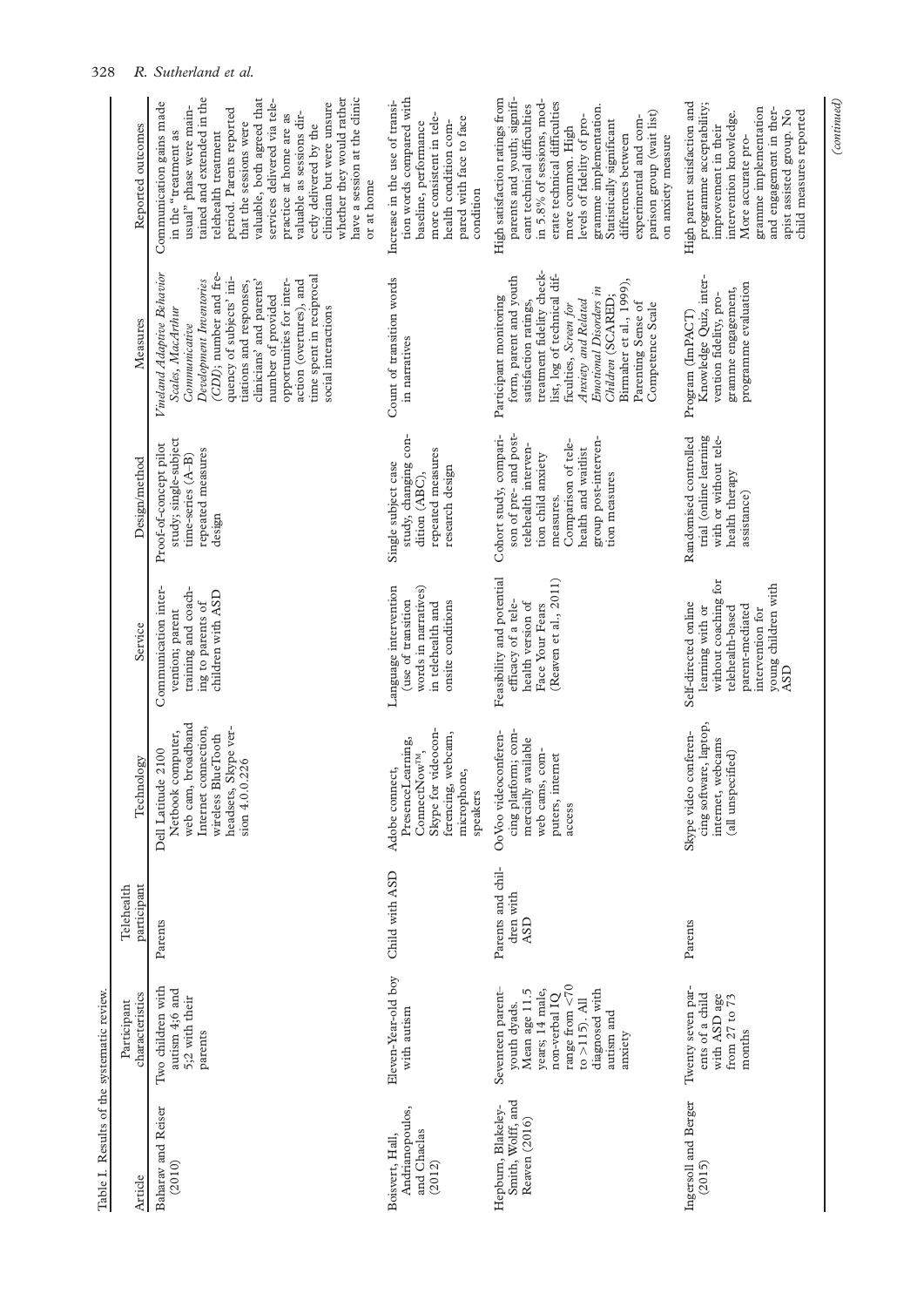| Parents<br>Parents<br>84 months, deliv-<br>and 2014. Group<br>between the ages<br>A included chil-<br>groups) aged 21<br>Twenty seven par-<br>ents of a child<br>$16 + 23 + 32$ chil-<br>between 1996<br>ered a service<br>dren (71 total<br>of 19 and 73<br>across three<br>with ASD<br>Berger, Pickard,<br>Ingersoll, Wainer,<br>Lindgren et al.<br>and Bonter<br>(2016)<br>(2016) | in Ingersoll & Berger<br>Not described but as<br>(2015)                                                                                                 | Self-directed online                                                                                                                                     | Randomised controlled                                                                                                                                                                                                                                                      |                                                                                                                                                                                                                                                        |                                                                                                                                                                                                                                                                                                                                                                                                                                                                      |
|--------------------------------------------------------------------------------------------------------------------------------------------------------------------------------------------------------------------------------------------------------------------------------------------------------------------------------------------------------------------------------------|---------------------------------------------------------------------------------------------------------------------------------------------------------|----------------------------------------------------------------------------------------------------------------------------------------------------------|----------------------------------------------------------------------------------------------------------------------------------------------------------------------------------------------------------------------------------------------------------------------------|--------------------------------------------------------------------------------------------------------------------------------------------------------------------------------------------------------------------------------------------------------|----------------------------------------------------------------------------------------------------------------------------------------------------------------------------------------------------------------------------------------------------------------------------------------------------------------------------------------------------------------------------------------------------------------------------------------------------------------------|
|                                                                                                                                                                                                                                                                                                                                                                                      |                                                                                                                                                         | without coaching for<br>young children with<br>parent-mediated<br>telehealth-based<br>learning with or<br>intervention for<br>ASD                        | trial (online learning<br>with or without tele-<br>health therapy<br>assistance)                                                                                                                                                                                           | Fidelity, Parent Sense of<br>Behavior Scales, Second<br>Development Inventory,<br>Competence Scale,<br>Vineland Adaptive<br>Language Targets,<br>MacArthur-Bates<br>Parent Intervention<br>Communicative<br>Family Impact<br>Questionnaire,<br>Edition | made greater gains in their<br>Improved fidelity, parent self-<br>groups; only the therapist-<br>complete the programme.<br>Improved social commu-<br>greater increases in their<br>therapist-assisted group<br>their child, were signifi-<br>use of the intervention,<br>positive perceptions of<br>improvements in social<br>efficacy and parenting<br>nication skills in both<br>stress in both groups;<br>cantly more likely to<br>assisted group made<br>skills |
| ities, other groups<br>opmental disabil-<br>and other devel-<br>dren with ASD<br>only ASD                                                                                                                                                                                                                                                                                            | encing equipment for<br>ethernet cable, Skype<br>centre video confer-<br>local health<br>(for home based<br>Windows lap top,<br>clinic group<br>group), | and functional com-<br>munication training<br>Parent delivered func-<br>tional assessment                                                                | video conferencing at<br>were part of research<br>a regional centre, in-<br>coaching. All groups<br>$time - in home face$<br>to face parent train-<br>Observational data of<br>three groups over<br>ing, coaching via<br>projects reported<br>home telehealth<br>elsewhere | Observational measures of<br>rences of target behav-<br>behaviour (i.e. occur-<br>iour during sessions),<br>cost                                                                                                                                       | tion in problem behaviour<br>models. Overall costs were<br>The mean percentage reduc-<br>between the three service<br>not significantly different<br>lowest for the home tele-<br>$>90\%$ for all groups and<br>health group                                                                                                                                                                                                                                         |
| Parents<br>Three mother-child<br>dyads; ages 2, 3<br>and $4$<br>Chung, and Halle<br>Meadan, Snodgrass,<br>Meyer, Fisher,                                                                                                                                                                                                                                                             | iPad, secure online file<br>videoconference via<br>Skype, screen-cap-<br>sharing service,<br>ture software<br>(Camtasia)                                | week), mand-model,<br>ling $(2 \times 30$ min per<br>coaching on model-<br>phase then parent<br>i-PiCS intervention<br>online teaching<br>and time delay | design across strate-<br>gies within each<br>Multiple-baseline<br>family                                                                                                                                                                                                   | strategy use; child com-<br>communication). Social<br>ations and responses to<br>Parent quality and rate of<br>(defined as child initi-<br>munication skills<br>validity interview                                                                     | that has the largest impact<br>Coaching appeared to be the<br>on the combined measure<br>No clear impact on child<br>potential sequence effect<br>intervention component<br>strategy use; however, a<br>needs to be considered<br>communication. Good<br>of quality and rate of<br>parental satisfaction                                                                                                                                                             |
| Parents<br>Twenty eight parents<br>ASD between the<br>naires; 10 parents<br>ages of 19 and 73<br>pleted question-<br>of a child with<br>months com-<br>Ingersoll (2016)<br>Pickard, Wainer,<br>Bailey, and                                                                                                                                                                           | cing software, laptop,<br>Skype video conferen-<br>internet, webcams<br>(all unspecified)                                                               | without coaching for<br>Self-directed online<br>parent-mediated<br>learning with or<br>telehealth-based<br>intervention for                              | Mixed method, random<br>assignment to treat-<br>ment groups                                                                                                                                                                                                                | family and (4) frequency<br>gains, (3) burden of the<br>intervention acceptabil-<br>ity, (2) perceived child<br>social communication<br>intervention on the<br>Survey examining (1)                                                                    | vention. Parents in the TA<br>that coaching would have<br>made learning the inter-<br>was essential, parents in<br>the SD group indicated<br>reported that coaching<br>Parents in the TA group                                                                                                                                                                                                                                                                       |

Table I. Continued

Table I. Continued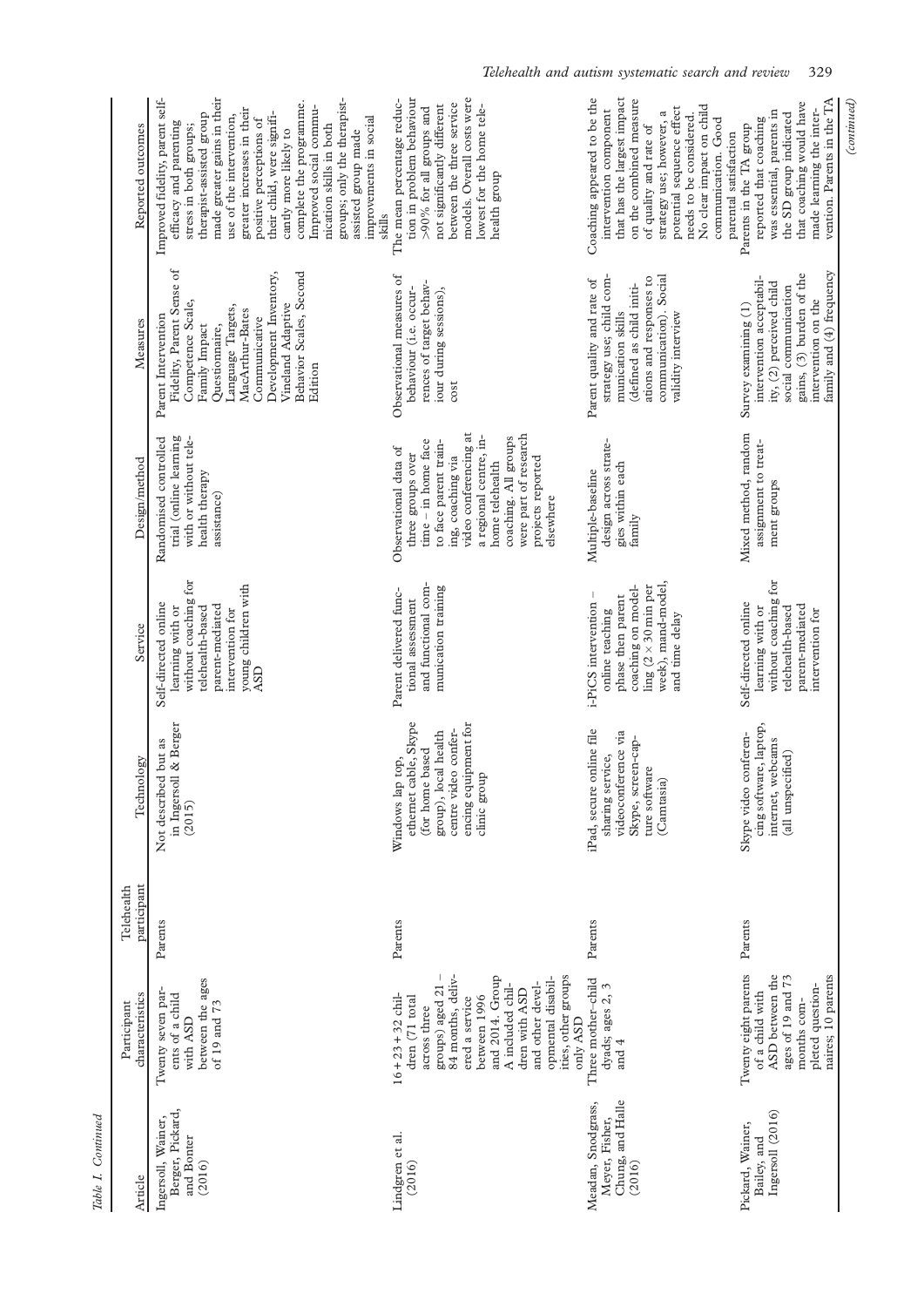| Table I. Continued                                                         |                                                                                                                                                                                                                                                     |                           |                                                                                             |                                                                                                                                                                                                   |                                                                                                                                                               |                                                                                                                                                                                                                                |                                                                                                                                                                                                                                                                                                                                      |
|----------------------------------------------------------------------------|-----------------------------------------------------------------------------------------------------------------------------------------------------------------------------------------------------------------------------------------------------|---------------------------|---------------------------------------------------------------------------------------------|---------------------------------------------------------------------------------------------------------------------------------------------------------------------------------------------------|---------------------------------------------------------------------------------------------------------------------------------------------------------------|--------------------------------------------------------------------------------------------------------------------------------------------------------------------------------------------------------------------------------|--------------------------------------------------------------------------------------------------------------------------------------------------------------------------------------------------------------------------------------------------------------------------------------------------------------------------------------|
| Article                                                                    | characteristics<br>Participant                                                                                                                                                                                                                      | participant<br>Telehealth | Technology                                                                                  | Service                                                                                                                                                                                           | Design/method                                                                                                                                                 | Measures                                                                                                                                                                                                                       | Reported outcomes                                                                                                                                                                                                                                                                                                                    |
|                                                                            | (five from the SD<br>group) involved<br>group and five<br>in qualitative<br>from the TA<br>interview                                                                                                                                                |                           |                                                                                             | young children with<br>ASD                                                                                                                                                                        |                                                                                                                                                               | port and (4) programme<br>bility of the programme,<br>perception of the feasi-<br>interview examined (1)<br>(3) experience of sup-<br>ImPACT Online, (2)<br>overall perception of<br>referral preferences<br>of programme use; | likely to report gains in<br>group were 50% more<br>social communication                                                                                                                                                                                                                                                             |
| Reese, Jamison,<br>et al. (2013)                                           | Eleven children with<br>to videoconferen-<br>children assigned<br>$(IVC)$ , 11 to in-<br>10 with existing<br>delay; ages 3-5,<br>ASD diagnosis,<br>three girls. Ten<br>developmental<br>cing condition<br>person (InP)<br>diagnosis of<br>condition | Parents                   | internet connection<br>High-definition moni-<br>tors and cameras,<br>use of<br>unstated     | istered ADOS and<br>ADI-R questionnaire<br>Diagnostic assessments<br>using parent admin-<br>identified with ASD<br>for children already<br>or $ID$                                                | to in-person (InP) or<br>design (randomised<br>Method comparison<br>$(VC)$ assessment)<br>video conference                                                    | Revised (ADI-R); Parent<br>Diagnostic Interview -<br>Observation Schedule<br>satisfaction survey<br>(ADOS); Autism<br>Autism Diagnostic                                                                                        | on one item (social point-<br>ment for diagnostic status.<br>High levels (20/21) of agree-<br>ment between clinicians,<br>significant disagreement<br>Similar levels of agree-<br>ing). High satisfaction<br>reported by parents                                                                                                     |
| Wendland, Black,<br>Prather (2014)<br>Reese, Jamison,<br>Hadorn,<br>Braun, | Seventeen children,<br>2.5 and 6 years<br>assessment for<br>old seeking<br><b>ASD</b>                                                                                                                                                               | Parents                   | internet connection<br>High-definition moni-<br>tors and cameras,<br>use of<br>unstated     | rithm items only) for<br>Diagnostic assessments<br>using parent admin-<br>questionnaire (algo-<br>istered free play,<br>ADOS and ADI-R<br>assessed for ASD.<br>children not yet<br>DSM 5 criteria | to in-person (InP) or<br>assessment within 60<br>design (randomised<br>with confirmatory<br>Method comparison<br>(VC) assessment)<br>video conference<br>days | Primary diagnosis,<br>DSM-5 symptoms,<br>Parent integrity<br>checklists                                                                                                                                                        | Fidelity of parent admin-<br>istered presses described<br>assessments, 86% accur-<br>82% accuracy of in-person<br>acy for VC condition.<br>as adequate                                                                                                                                                                               |
| Dalrymple, and<br>Ruble, McGrew,<br>Jung (2013)<br>Toland,                 | coaching and face<br>age range 3 and 9<br>Forty nine teacher-<br>mean of 6 years,<br>child dyads ran-<br>coaching); child<br>(placebo, web<br>domised into<br>years, with a<br>three groups<br>to face (FF)<br>86% male                             | Teachers                  | webcam, headphones<br>camera.<br>Adobe connect<br>Laptop computer,<br>and video<br>software | with web based con-<br>ing without consult-<br>group (online train-<br>Compared web-based<br>education + face to<br>sultation. Placebo<br>face consultation<br>ation) included                    | trial using intent to<br>Randomised control<br>treat approach                                                                                                 | Equivalence Tested Goal<br>Attainment Scaling<br>Psychometrically<br>(PET-GAS)                                                                                                                                                 | large effect size for the FF<br>face consultation and web<br>between the web and face<br>consultation groups. Very<br>lower than for the face to<br>group and a large effect<br>group was significantly<br>size for the web group<br>relative to the placebo<br>Mean PET-GAS change<br>score for the placebo<br>group. No difference |
| Schutte et al. (2015)                                                      | Twenty-three adults<br>ASD diagnosis<br>with existing                                                                                                                                                                                               | Adults with ASD           | VISYTER platformOff-<br>equipment,<br>tablet, internet<br>dual webcams,<br>$the$ -shelf     | Diagnostic assessment                                                                                                                                                                             | face-to-face ADOS<br>remote ADOS and<br>Within-subject cross-<br>over design study                                                                            | seven-item Post-ADOS<br>ADOS-2 (module 4),<br>User Satisfaction<br>Questionnaire                                                                                                                                               | High participant satisfaction<br>between face to face and<br>ment. Good agreement<br>with the remote assess-<br>to face group                                                                                                                                                                                                        |
| Wacker, Dyson,<br>Suess, Romani,                                           | 7-months, 2 years<br>Three boys, 2-year                                                                                                                                                                                                             | Parents                   | Windows-based PC and<br>video monitor,<br>access                                            | Functional analysis and<br>communication                                                                                                                                                          | element designs<br>Case series, multi-                                                                                                                        | Observations of problems<br>behaviours, fidelity of                                                                                                                                                                            | Reduction in difficult behav-<br>remote assessment results<br>iour, various levels of                                                                                                                                                                                                                                                |
|                                                                            |                                                                                                                                                                                                                                                     |                           |                                                                                             |                                                                                                                                                                                                   |                                                                                                                                                               |                                                                                                                                                                                                                                | (continued)                                                                                                                                                                                                                                                                                                                          |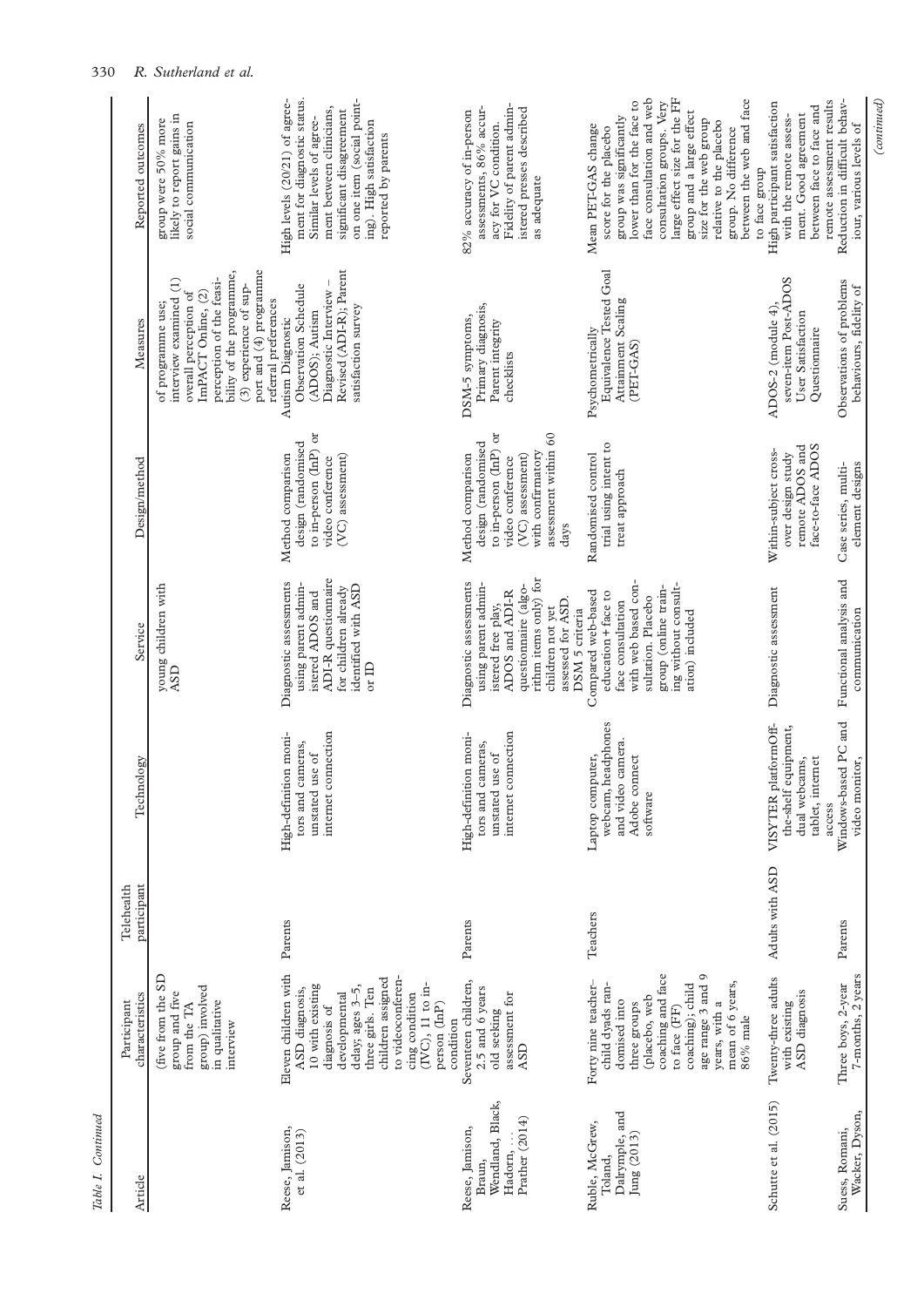| Table I. Continued             |                                                                                                   |                           |                                                                                                                                                |                                                                                                               |                                                |                                                                                                                                                                                                                                                                                               |                                                                                                                                                                                                                                                                                                                                                                                                                                                                                                                                             |
|--------------------------------|---------------------------------------------------------------------------------------------------|---------------------------|------------------------------------------------------------------------------------------------------------------------------------------------|---------------------------------------------------------------------------------------------------------------|------------------------------------------------|-----------------------------------------------------------------------------------------------------------------------------------------------------------------------------------------------------------------------------------------------------------------------------------------------|---------------------------------------------------------------------------------------------------------------------------------------------------------------------------------------------------------------------------------------------------------------------------------------------------------------------------------------------------------------------------------------------------------------------------------------------------------------------------------------------------------------------------------------------|
| Article                        | characteristics<br>Participant                                                                    | participant<br>Telehealth | Technology                                                                                                                                     | Service                                                                                                       | Design/method                                  | Measures                                                                                                                                                                                                                                                                                      | Reported outcomes                                                                                                                                                                                                                                                                                                                                                                                                                                                                                                                           |
| Waldron (2014)<br>Kuhle, Lee,  | 11 months and 3<br>years, 3 months,<br>all with PDD.<br>NOS, 1 with<br>intellectual<br>disability |                           | webcam and headset,<br>Debut videoconfer-<br>encing software,<br>Skype <sup>TM</sup>                                                           | ducted via telehealth<br>training for parents,<br>Coached trials con-<br>coached and inde-<br>pendent trials. | comparing coached<br>and independent<br>trials | Treatment Acceptability<br>Rating Form - revised<br>implementation,<br>$(TARF-R)$                                                                                                                                                                                                             | High parent acceptability.<br>parent fidelity in coached<br>and independent trials.<br>No formal measures                                                                                                                                                                                                                                                                                                                                                                                                                                   |
| Wainer and Ingersoll<br>(2015) | $29$ to 59 months<br>ASD, age range<br>Five children with                                         | Parents                   | Home computers, web-<br>net-based, password-<br>video-con-<br>connections, inter-<br>cams and internet<br>programmes<br>protected<br>ferencing | Imitation training inter-<br>vention - online les-<br>sons plus remote<br>coaching                            | Case series                                    | usage; parent knowledge<br>Fidelity Score); observa-<br>implementation (Overall<br>tions of child imitation;<br>Behavioral Intervention<br>treatment acceptability<br>observations of parent<br>of intervention (quiz);<br>Rating Scale (BIRS))<br>measured by website<br>Program engagement, | erate increases in imitation<br>children were observed at<br>follow-up. Parents' rating<br>ng sessions varied; mod-<br>Strong effect of the self-dir-<br>online learning condition<br>of acceptability indicated<br>compared with the train-<br>highly acceptable, effect-<br>realth coaching sessions.<br>that the programme was<br>ected learning on parent<br>programme knowledge.<br>rate for four of the five<br>Child responses to the<br>parents following tele-<br>mplementation for all<br>Increased fidelity of<br>ve, and usable |

Telehealth and autism systematic search and review 331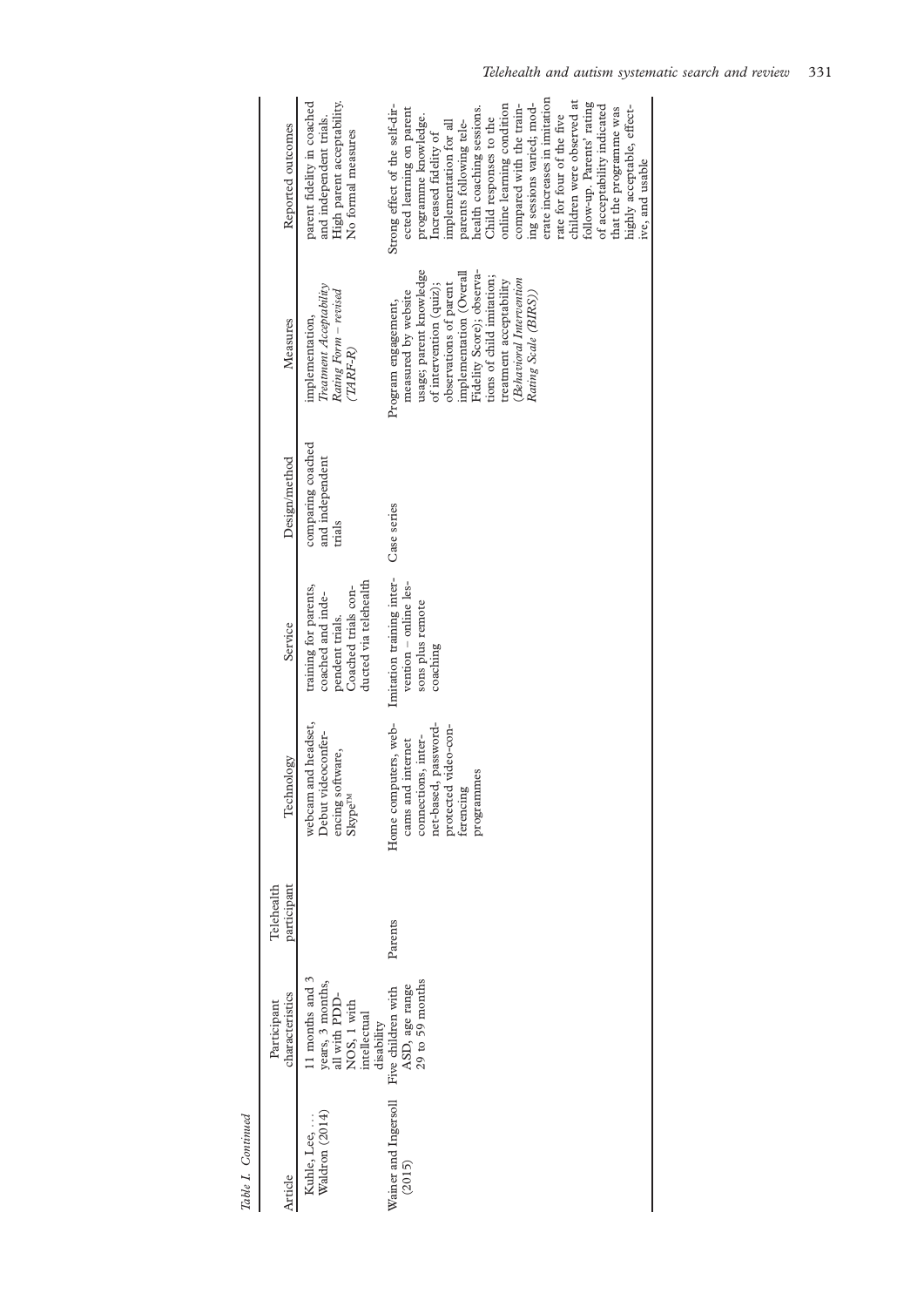Language intervention. One study (Boisvert et al., 2012) evaluated the impact of language intervention delivered via telehealth to an 11-year-old boy on the autism spectrum. The focus of the intervention was the use of transition words in narratives, with conventional intervention compared with telehealth intervention.

# Study design/method

A range of methodologies was employed across the 14 studies. Five studies utilised a single subject, changing conditions design with repeated measures (Baharav & Reiser, 2010; Boisvert et al., 2012; Meadan et al., 2016; Suess et al., 2016; Wainer & Ingersoll, 2015). Two studies employed a cohort comparison methodology comparing the telehealth intervention groups with a non-treatment group from another study (Hepburn et al., 2016) and with previous treatment groups using face to face and centre-based telehealth interventions (Lindgren et al., 2016). Four intervention studies compared intervention groups utilising a randomised control trial design (Ingersoll & Berger, 2015; Ingersoll et al., 2016; Pickard et al., 2016; Ruble et al., 2013) with two diagnosis studies using randomisation to allocate participants to assessment conditions (Reese, Braun, et al., 2015; Reese, Jamison, et al., 2013). A third diagnosis study employed a within subjects crossover design to compare telehealth and face to face assessment outcomes (Schutte et al., 2015). With respect to comparison conditions, six studies compared online learning plus telehealth sessions to online learning alone (non-telehealth) (Baharav & Reiser, 2010; Ingersoll & Berger, 2015; Ingersoll et al., 2016; Meadan et al., 2016; Pickard et al., 2016; Wainer & Ingersoll, 2015), six studies compared telehealth with face to face conditions (Boisvert et al., 2012; Lindgren et al., 2016; Reese, Braun, et al., 2015; Reese, Jamison, et al., 2013; Ruble et al., 2013; Shutte et al., 2015), and two studies compared telehealth with no intervention or intervention as usual (Hepburn et al., 2016; Ruble et al., 2013).

The quality of the studies based on the SMRS (National Autism Center, 2015) varied. One case study involving a single participant (Boisvert et al., 2012) utilised a repeated measures design with multiple probes but the small number of participants and lack of generalisation measures meant that it scored <2 (indicating insufficient scientific rigour). Three studies scored between 2.0 and 2.9 (initial evidence; Baharav & Reiser, 2010; Ingersoll & Berger, 2015; Lindgren et al., 2016) and the remainder of the studies were scored 3 or 4 (sufficient scientific rigour). The three studies regarding diagnosis (Reese, Jamison, et al., 2013; Reese et al., 2014; Schutte et al., 2015) were not suitable to be rated by the SMRS system but were considered

adequate in terms of participant ascertainment, sample size, data collected and fidelity measures.

### Clinical outcomes

A range of participant, parent and teacher outcomes were measured across the included studies. These have been categorised as follows for descriptive purposes.

Diagnosis. Reese, Jamison, et al. (2013) and Reese, Braun, et al. (2015) compared the outcomes of diagnostic assessment delivered face to face, with the results when delivered via telehealth and found high levels of agreement in diagnostic status between the conditions. Greater discrepancies in agreement on individual items were noted. Similarly, Shutte et al. (2015) reported high levels of agreement regarding diagnostic categories on the ADOS (i.e. Autism, Autism Spectrum Disorder or not ASD) but with variation in the reliability of individual items.

Communication. Eight studies reported on communication outcomes (Baharav & Reiser, 2010; Boisvert et al., 2012; Ingersoll et al., 2016; Meadan et al., 2016; Pickard et al., 2016; Ruble et al., 2013; Wainer & Ingersoll, 2014). Positive impacts on communication, including improved initiations and responses, as measured through formal and observation measures were reported by Baharav and Reiser (2010). Similarly, the Boisvert et al. (2012) study reported better use of transition words after telehealth therapy compared with baseline and that the students' performance was more consistent in telehealth condition compared with face to face condition. Ingersoll et al. (2016) used structured observations as well as standardised questionnaires and found that both groups (selfdirected online learning and therapist assisted online learning) showed improvements, with the therapist assisted group showing significant increases in their standard scores on the social domain of the Vineland Adaptive Behaviour Scales – 2nd edition while children in the self-directed condition did not. Pickard et al. (2016), in their article about the same study as described by Ingersoll et al. (2016), reported that parents in the therapist assisted group were more likely to report gains in social communication than the self-directed condition parents. Ruble et al. (2013) used ''Psychometrically Equivalence Tested Goal Attainment Scaling (PET-GAS)'' to measure outcomes across a wide range of individual communication, social and learning goals for 49 teacher– child dyads. Results showed similar mean PET-GAS change when comparing the face to face coaching with telehealth coaching and that both groups were better than the non-coached group. The communication outcomes were less robust for the three children in the Meadan et al. (2016) with the authors suggesting there were ''no clear results across dyads for children's communication behaviour in the multiple-baseline analysis'' (p. 17).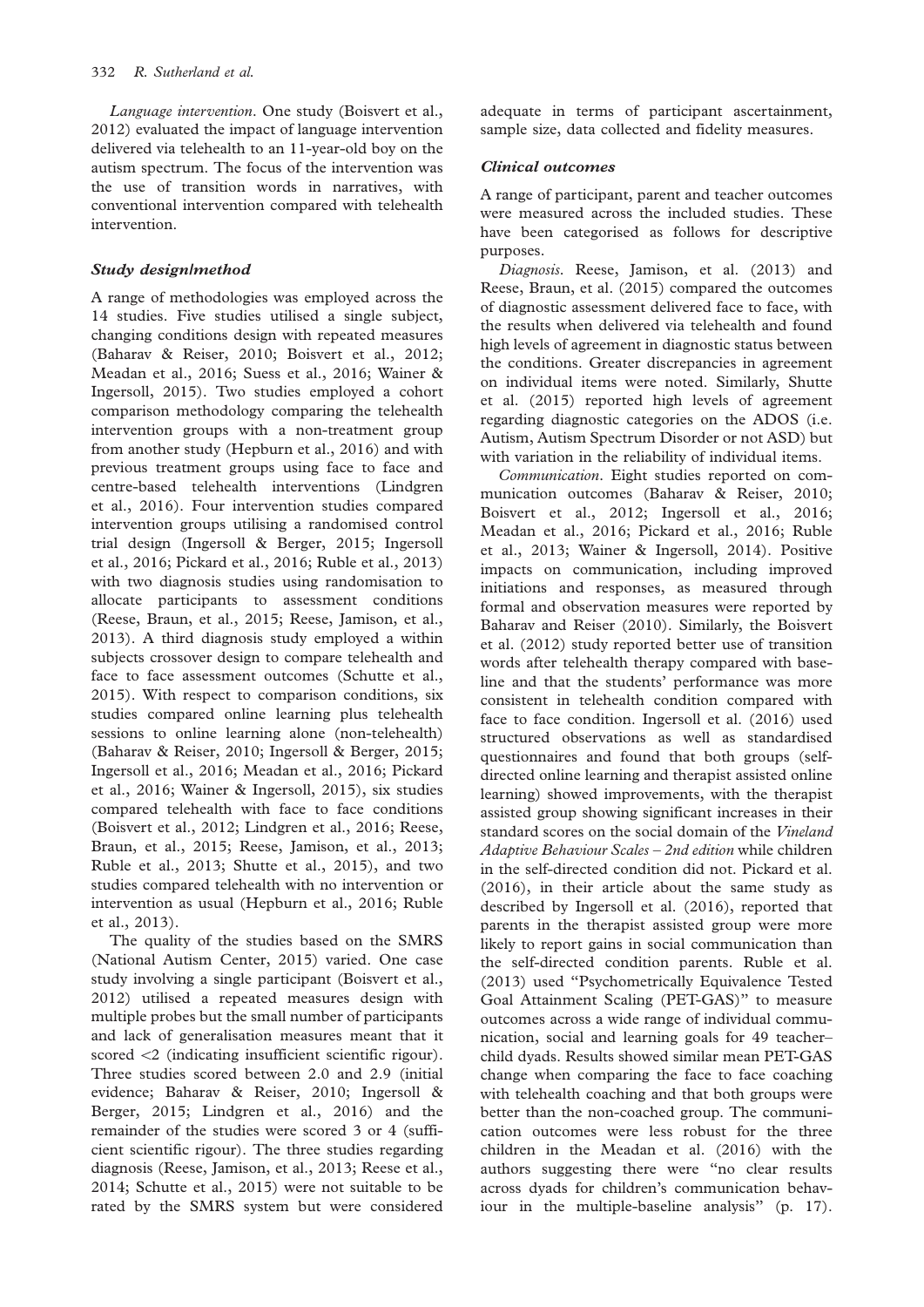Wainer and Ingersoll (2015) reported similarly variable results for rates of imitation in their study comparing baseline with self-directed (non-telehealth) and coaching conditions.

Behaviour. Lindgren et al. (2016) used FA and FCT to reduce challenging behaviour, and found that the mean percentage reduction in problem behaviour was more than 90% for the three groups (home based, centre based telehealth and homebased telehealth). Suess et al. (2016) also reported on a reduction in problem behaviours following telehealth training and coaching.

Anxiety. The anxiety study (Hepburn et al., 2015) that delivered an intervention to 17 parent–child dyads found statistically significant differences between the experimental and comparison group (wait list) on the anxiety measures using Screen for Anxiety and Related Emotional Disorders in Children (SCARED; Birmaher et al., 1999).

#### Implementation outcomes

Reduced costs. One study (Lindgren et al., 2016) looked specifically at the costs associated with homebased telehealth compared with face to face sessions and centre based telehealth, and found that overall costs were lowest for the home telehealth group.

Satisfaction and acceptability. Parent satisfaction was a reported outcome for nine of the 14 studies (Baharav & Reiser, 2010; Hepburn et al., 2016; Ingersoll & Berger, 2015; Meadan et al., 2016; Pickard et al., 2016; Reese, Braun, et al., 2015; Schutte et al., 2015; Suess et al., 2016; Wainer & Ingersoll, 2015). All studies reported high levels of programme acceptability and parent satisfaction with the telehealth component of the intervention or assessment. In addition, two studies that involved direct telehealth involvement with individuals on the spectrum (Hepburn et al., 2016; Schutte et al., 2015) reported high participant satisfaction with the methods used.

Fidelity. Measurement of fidelity of parent implementation of tasks was a focus of seven of the 14 studies (Hepburn, et al., 2016; Ingersoll & Berger, 2015; Ingersoll et al., 2016; Meadan et al., 2016; Reese, Jamison, et al., 2013; Suess et al., 2016; Wainer & Ingersoll, 2015). The fidelity of parent administration of assessment tasks in the diagnosis study (Reese, Jamison, et al., 2013) was described as "adequate", while parent fidelity in the behaviour study of Suess et al. (2016) varied across the coached and independent trials. The remaining studies reported high levels of parent fidelity for interventions provided via telehealth (Hepburn et al., 2016; Ingersoll et al., 2016), with a number reporting that the fidelity of programmes taught to parents online was improved when telehealth coaching was provided (Ingersoll & Berger, 2015; Meadan et al., 2016; Wainer & Ingersoll, 2015).

#### **Discussion**

The present review sought to examine the literature regarding telehealth and autism published since the previous systematic review (Boisvert et al., 2010) with regards to the type of service delivered, the recipients of the telehealth service, and the outcomes of the telehealth services provided. The 284 participants on the autism spectrum across the 14 included studies ranged in age from 19 months to adulthood. A range of services were provided by telehealth, including diagnostic assessments, early intervention, functional behavioural analysis and anxiety interventions. One study addressed language impairment directly. Outcomes were largely positive with the results suggesting that services delivered via telehealth were equivalent to services delivered face to face, and superior to comparison or control groups (who did not receive the intervention), or selfdirected learning without telehealth sessions.

There has been a considerable increase in research interest in this area since the previous systematic review (Boisvert et al., 2010) which found only eight eligible studies, representing just 46 participants and with only a minority of the studies employing an experimental design. Accordingly, we were able to extend the findings of the previous review, not only in terms of time frame, but through examination of the outcomes of telehealth compared with non-telehealth services (including service delivery as normal, online learning only, or face-to-face interactions). To this end, a criterion for inclusion was that the study involved a comparison condition. The 14 studies that satisfied this criterion, featured a range of methodologies, including single case study design as well as more rigorous randomised control trials. It was noted that such studies were still in the minority of the 40 studies screened, with 26 studies that met the other inclusion criteria but that did not include a comparison condition. As telehealth becomes increasingly accepted and widely used, it is essential that research examining its use features designs that allow for robust examination of its equivalence, or otherwise, with practice as usual.

In considering the relevance of the findings to speech-language pathology practice, it is important to note that most included studies focussed on telehealth for young children and their parents, carers and/or teachers. In addition, the vast majority of the recipients of telehealth interventions (i.e. the person interacting with the therapist online) were parents, carers or teachers; of the 284 participants, only 23 adults and 18 older children on the autism spectrum were directly engaged in the telehealth technologies. Only one child was directly involved in telehealth without involvement in a parent dyad (Boisvert et al., 2012) and as such, outcomes related to the provision of telehealth services to individuals with ASD are difficult to generalise. This represents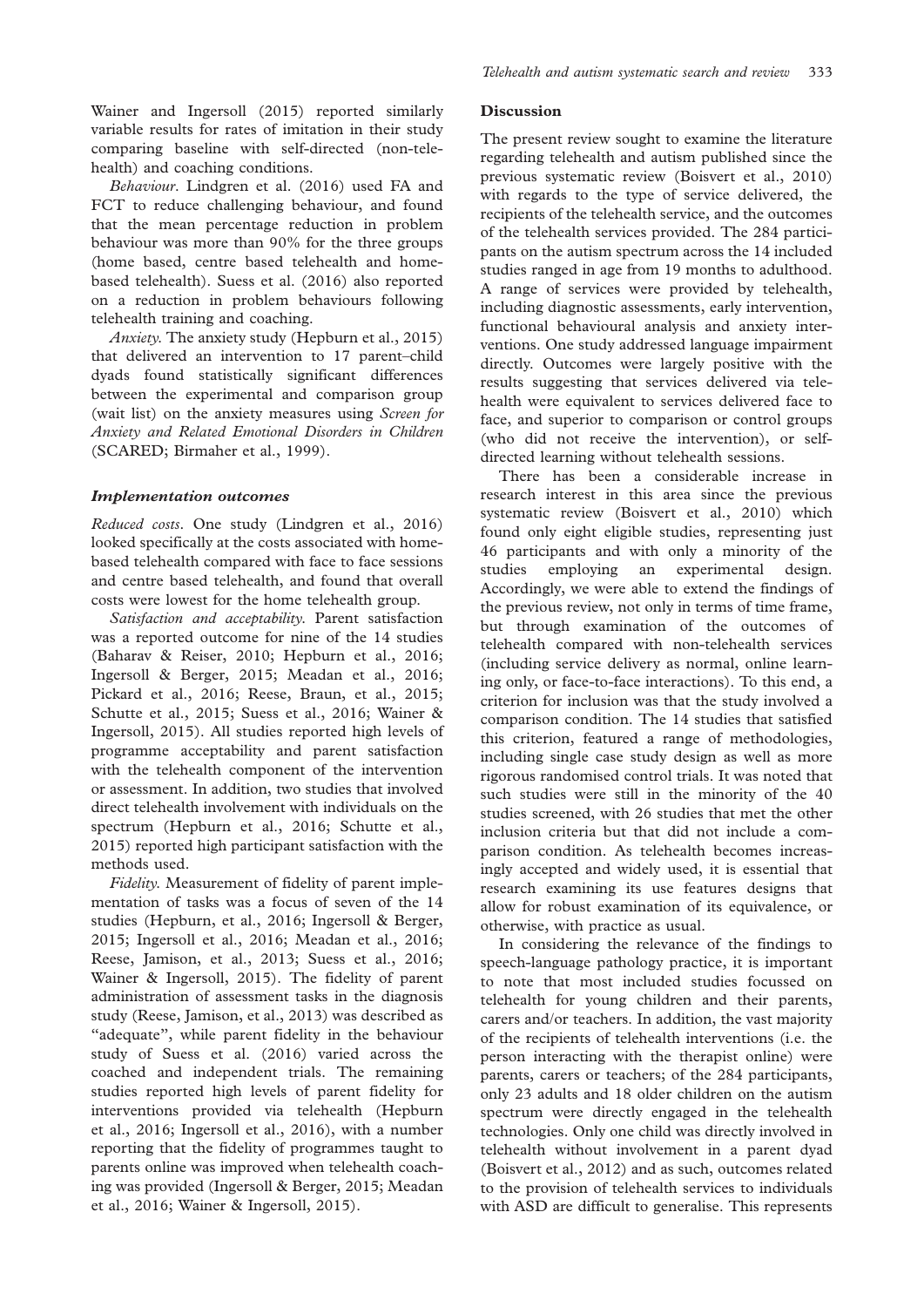a significant gap in the literature with very little yet known about the reactions and behaviours of children and adolescents on the autism spectrum to telehealth in comparison with face-to-face conditions.

A number of limitations of the included studies were noted. Small sample sizes continue to limit the generalisability of findings in some studies, with five of the studies involving five or fewer participants  $(n = 1$  to  $n = 5)$ . It is positive to see the growth in the inclusion of comparison groups and/ or conditions since the last review. However, group research continues to be limited by lack of randomisation and comparison with non-matched groups in some studies (e.g. Lindgren et al., 2016). The use of changing conditions design with repeated measures (e.g. Baharav & Reiser, 2010; Boisvert et al., 2012; Meadan et al., 2016; Suess et al., 2016; Wainer & Ingersoll, 2015), while providing a comparison between two conditions, is also limited by potential sequence effects (e.g. Meadan et al., 2016). Only three studies (Ingersoll et al., 2016; Meadan et al., 2016; Wainer & Ingersoll, 2015) included measures of outcome maintenance or generalisation.

The use of telehealth to provide diagnostic assessments for autism was explored by three studies in this review. Two of these studies (Reese, Braun, et al., 2015; Reese, Jamison, et al., 2013) used parents to deliver items of the Autism Diagnostic Observation Schedule (ADOS; Lord et al., 2012) to their children. While the authors reported good agreement on diagnostic status when IP and telehealth observations were compared (Reese, Jamison, et al., 2013), as well as good accuracy when telehealth assessment outcomes were compared with later assessments (Reese, Braun, et al., 2015) along with adequate parent fidelity, it is unclear to what extent the impact of the parent implementation of the assessments may have had. Parents were given information about the activities prior to the assessments and then received coaching during the assessment to implement the items which is a significant departure from standard practice. As initial studies, neither trialled providing a full autism diagnostic assessment with feedback to parents and both studies were conducted via a telehealth simulation (rooms connected by closed circuit television in the same building), suggesting that the use of telehealth for diagnostic assessments should not yet be considered an established practice. In addition, the studies used percentage agreement to measure agreement between the assessment methods, rather than a more rigorous measure of agreement appropriate for method comparison studies, such as Bland–Altman analysis (Bland & Altman, 1999; Taylor, Armfield, Dodrill, & Smith, 2014).

# Limitations

The current review was limited by the small number of included studies and a meta-analysis of outcomes was not completed in the current study. Despite the growth in research and apparent uptake in the use of telehealth, only 14 studies met the inclusion criteria for this review. As a result, the findings of this study need to be interpreted with caution. In addition, there was a wide range of service types assessed in the included studies, meaning that the data on any one area are limited. Similarly, a lack of consistency, common measurement tools and clear reporting of outcomes makes completing meta-analysis impossible. This review was also limited by the lack of inclusion of grey literature and unpublished data. In addition, the first phase of screening articles in this study was completed by the first author only. Although subsequent phases of the review were completed by two of the authors, reliability of data extraction was not conducted. In addition, it is possible that appropriate articles may have been missed in this process. All included studies originated from one country (United States), potentially limiting generalisation of the findings.

## Future directions

The results of this review suggest that telehealth continues to be a promising area of practice for individuals on the autism spectrum. Studies of telehealth in the past six years have focussed strongly on the provision of telehealth instruction to parents, caregivers and teachers across a range of service types and utilising a number of study designs. There are, however, gaps in the research that future studies could consider. The first of these is exploration of the role of telehealth in providing direct services to people with ASD. Few studies have examined the reactions and behaviours of children and young people on the autism spectrum when provided with telehealth services, with only one single-subject study focussed on language intervention provided via telehealth directly to a child on the spectrum. Research that assists SLPs to make decisions about providing telehealth services to children on the spectrum, such as research that considers the reactions and behaviours of these children when interacting with therapists would be valuable. Future studies also need to continue to include comparison conditions to ensure that clinicians, parents and administrators can be confident that telehealth services are at least equivalent to services provided via intervention as usual. Finally, while the studies included in the current review reported high rates of participant satisfaction, future studies should continue to explore the facilitators and barriers to the use of telehealth with clinicians, parents and individuals on the autism spectrum.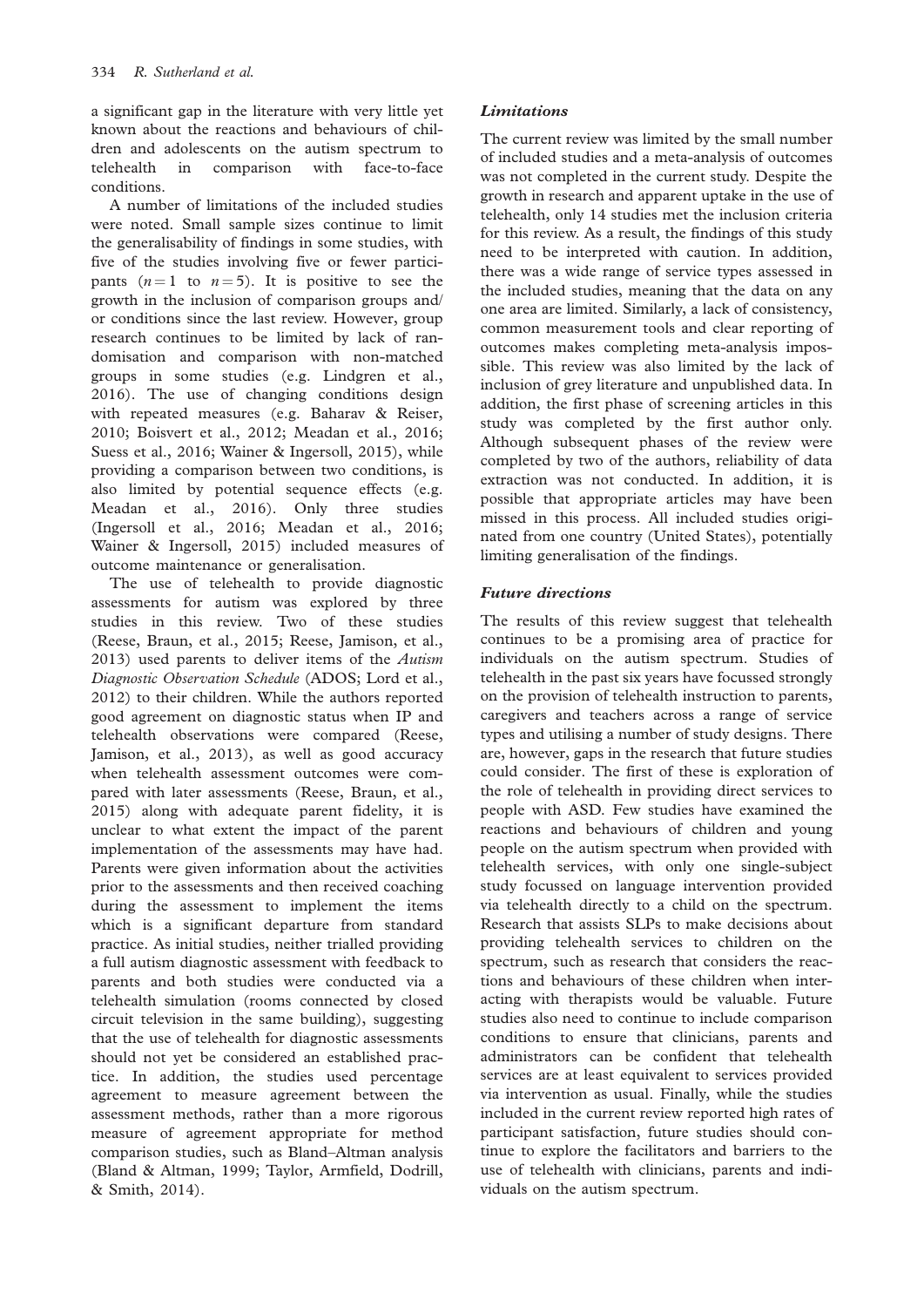Telehealth has been shown to have great potential in the assessment and intervention for a range of conditions relevant to SLPs. There is growing research into the types of services offered, particularly for individuals with ASD, and there is evidence that the design and methodology of the research conducted is becoming more rigorous. This review suggests there may be a range of benefits in using telehealth to provide assessment, training and direct intervention using telehealth to individuals with ASD, their families and teachers. Further research, however, is required particularly regarding the use of telehealth directly with children with ASD for speech and language interventions.

#### Declaration of interest

No potential conflict of interest was reported by the authors.

#### References

- American Psychiatric Association. (2013). Diagnostic and statistical manual of mental disorders (5th ed.). Washington, D.C.: American Psychiatric Association.
- American Speech and Hearing Association. (n.d.). Telepractice. Retrieved from http://www.asha.org/Practice-Portal/ Professional-Issues/Telepractice/
- Aresti-Bartolome, N., & Garcia-Zapirain, B. (2014). Technologies as support tools for persons with autistic spectrum disorder: A systematic review. International Journal of Environmental Research and Public Health, 11, 7767–7802. doi:10.3390/ ijerph110807767
- Baharav, E., & Reiser, C. (2010). Using telepractice in parent training in early autism. Telemedicine and e-Health, 16, 727– 731. doi:10.1089/tmj.2010.0029
- Birmaher, B., Brent, D.A., Chiappetta, L., Bridge, J., Monga, S., & Baugher, M. (1999). Psychometric properties of the Screen for Child Anxiety Related Emotional Disorders (SCARED): A replication study. Journal of the American Academy of Child & Adolescent Psychiatry, 38, 1230–1236. doi:10.1097/00004583- 199910000-00011
- Bland, J.M., & Altman, D.G. (1999). Measuring agreement in method comparison studies. Statistical Methods in Medical Research, 8, 135–160. doi:10.1177/096228029900800204
- Boisvert, M., Hall, N., Andrianopoulos, M., & Chaclas, J. (2012). The multi-faceted implementation of telepractice to service individuals with autism. International Journal of Telerehabilitation, 4, 11–24. doi:10.5195/ijt.2012.6104
- Boisvert, M., Lang, R., Andrianopoulos, M., & Boscardin, M.L. (2010). Telepractice in the assessment and treatment of individuals with autism spectrum disorders: A systematic review. Developmental Neurorehabilitation, 13, 423–432. doi:10.3109/17518423.2010.499889
- Boydell, K.M., Volpe, T., & Pignatiello, A. (2010). A qualitative study of young people's perspectives on receiving psychiatric services via televideo. Journal of the Canadian Academy of Child and Adolescent Psychiatry, 19, 5. doi:10.1111/j.1751- 7893.2009.00154.x
- Buzhardt, J., & Heitzman-Powell, L. (2005). Training behavioral aides with a combination of online and face-to-face procedures. Teaching Exceptional Children, 37, 20–26. doi:10.1177/ 004005990503700503
- Cefai, J., Smith, D., & Pushak, R.E. (2010). Parenting wisely: Parent training via CD-ROM with an Australian sample.

Child & Family Behavior Therapy, 32, 17–33. doi:10.1080/ 07317100903539709

- Constantinescu, G., Theodoros, D., Russell, T., Ward, E., Wilson, S., & Wootton, R. (2010). Assessing disordered speech and voice in Parkinson's disease: A telerehabilitation application. International Journal of Language and Communication Disorders, 45, 630–644. doi:10.3109/ 13682820903470569
- Dawson, G., Rogers, S., Munson, J., Smith, M., Winter, J., Greenson, J., ... Varley, J. (2010). Randomized, controlled trial of an intervention for toddlers with autism: The Early Start Denver Model. Pediatrics, 125, e17–e23. doi:10.1542/ peds.2009-0958
- Deshpande, A., Khoja, S., Lorca, J., McKibbon, A., Rizo, C., Husereau, D., & Jadad, A.R. (2009). Asynchronous telehealth: A scoping review of analytic studies. Open Medicine, 3, 39–61.
- Fisher, W.W., Luczynski, K.C., Hood, S.A., Lesser, A.D., Machado, M.A., & Piazza, C.C. (2014). Preliminary findings of a randomized clinical trial of a virtual training program for applied behavior analysis technicians. Research in Autism Spectrum Disorders, 8, 1044–1054. doi:10.1016/ j.rasd.2014.05.002
- Fletcher, R.R., Poh, M.-Z., & Eydgahi, H. (2010). Wearable sensors: Opportunities and challenges for low-cost health care. Paper presented at the Engineering in Medicine and Biology Society (EMBC), 2010 Annual International Conference of the IEEE.
- Goldstein, F., & Myers, K. (2014). Telemental health: A new collaboration for pediatricians and child psychiatrists. Pediatric Annals, 43, 79–84. doi:10.3928/00904481-20140127-12
- Grogan-Johnson, S., Schmidt, A.M., Schenker, J., Alvares, R., Rowan, L.E., & Taylor, J. (2013). A comparison of speech sound intervention delivered by telepractice and side-by-side service delivery models. Communication Disorders Ouarterly, 34, 210–220. doi:10.1177/1525740113484965
- Gros, D.F., Morland, L.A., Greene, C.J., Acierno, R., Strachan, M., Egede, L.E., ... Frueh, B.C. (2013). Delivery of evidencebased psychotherapy via video telehealth. Journal of Psychopathology and Behavioral Assessment, 35, 506–521. doi:10.1007/s10862-013-9363-4
- Hamad, C.D., Serna, R.W., Morrison, L., & Fleming, R. (2010). Extending the reach of early intervention training for practitioners: A preliminary investigation of an online curriculum for teaching behavioral intervention knowledge in autism to families and service providers. Infants and Young Children, 23, 195. doi:10.1097/IYC.0b013e3181e32d5e
- Harrison, E., Wilson, L., & Onslow, M. (1999). Distance intervention for early stuttering with the Lidcombe programme. International Journal of Speech-Language Pathology, 1, 31–36. doi:10.3109/14417049909167151
- Hepburn, S.L., Blakeley-Smith, A., Wolff, B., & Reaven, J.A. (2016). Telehealth delivery of cognitive-behavioral intervention to youth with autism spectrum disorder and anxiety: A pilot study. Autism, 20, 207–218. doi:10.1177/ 1362361315575164
- Ingersoll, B., & Berger, N. (2015). Parent engagement with a telehealth-based parent-mediated intervention program for children with autism spectrum disorders: Predictors of program use and parent outcomes. Journal of Medical Internet Research, 17, e227. doi:10.2196/jmir.4913
- Ingersoll, B., Wainer, A.L., Berger, N.I., Pickard, K.E., & Bonter, N. (2016). Comparison of a self-directed and therapist-assisted telehealth parent-mediated intervention for children with ASD: A pilot RCT. Journal of Autism and Developmental Disorders, 46, 2275–2284. doi:10.1007/s10803- 016-2755-z
- Jang, J., Dixon, D.R., Tarbox, J., Granpeesheh, D., Kornack, J., & de Nocker, Y. (2012). Randomized trial of an eLearning program for training family members of children with autism in the principles and procedures of applied behavior analysis. Research in Autism Spectrum Disorders, 6, 852–856. doi:10.1016/j.rasd.2011.11.004